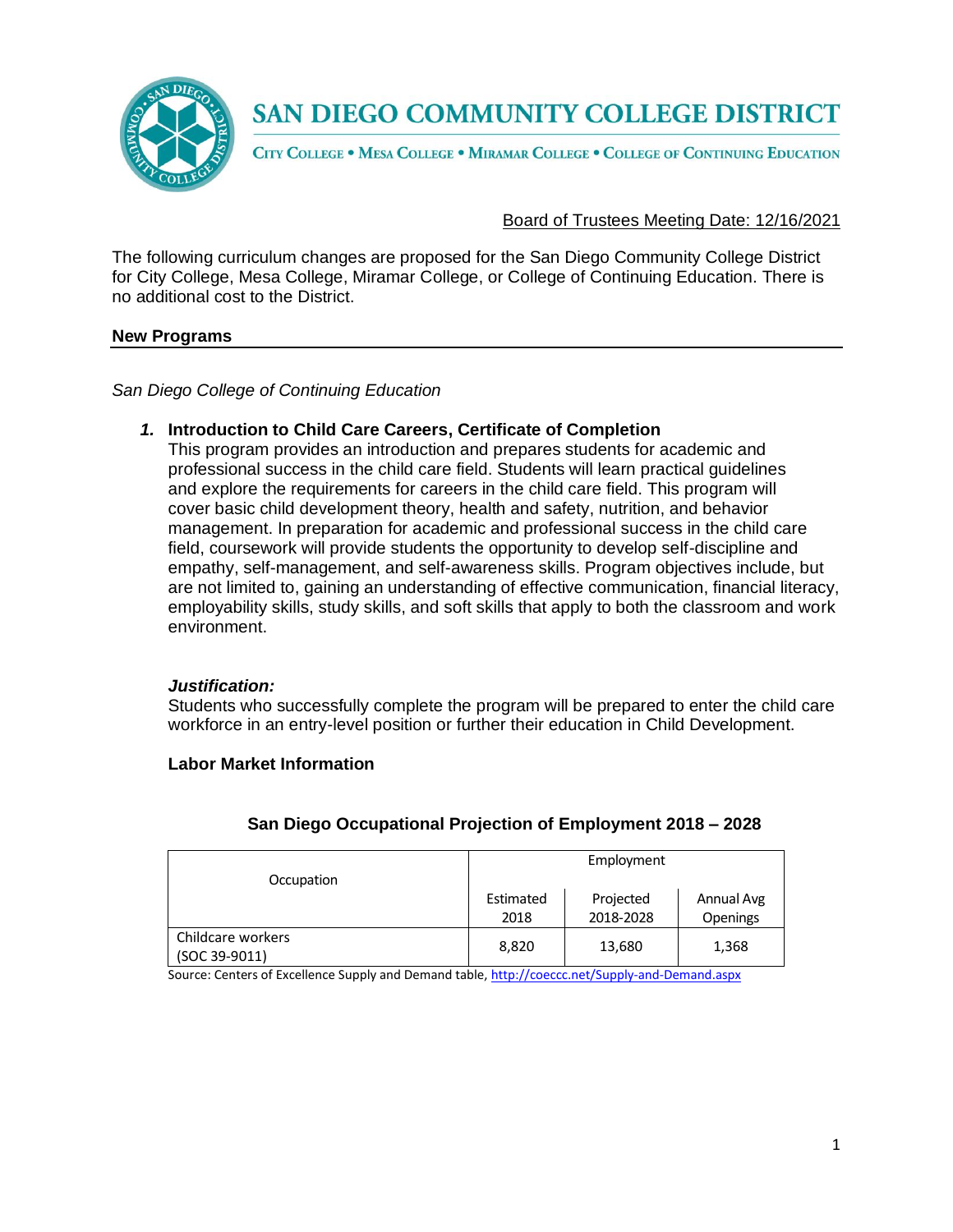

CITY COLLEGE . MESA COLLEGE . MIRAMAR COLLEGE . COLLEGE OF CONTINUING EDUCATION

## **Program Deactivations**

*San Diego Mesa College*

- **1. Administrative Assistant, Associate of Science**  *Justification*: This degree is no longer offered.
- **2. Business Information Worker I, Certificate of Achievement**  *Justification*: This certificate is no longer offered.
- **3. Dance, Certificate of Performance**  *Justification*: This certificate is no longer offered.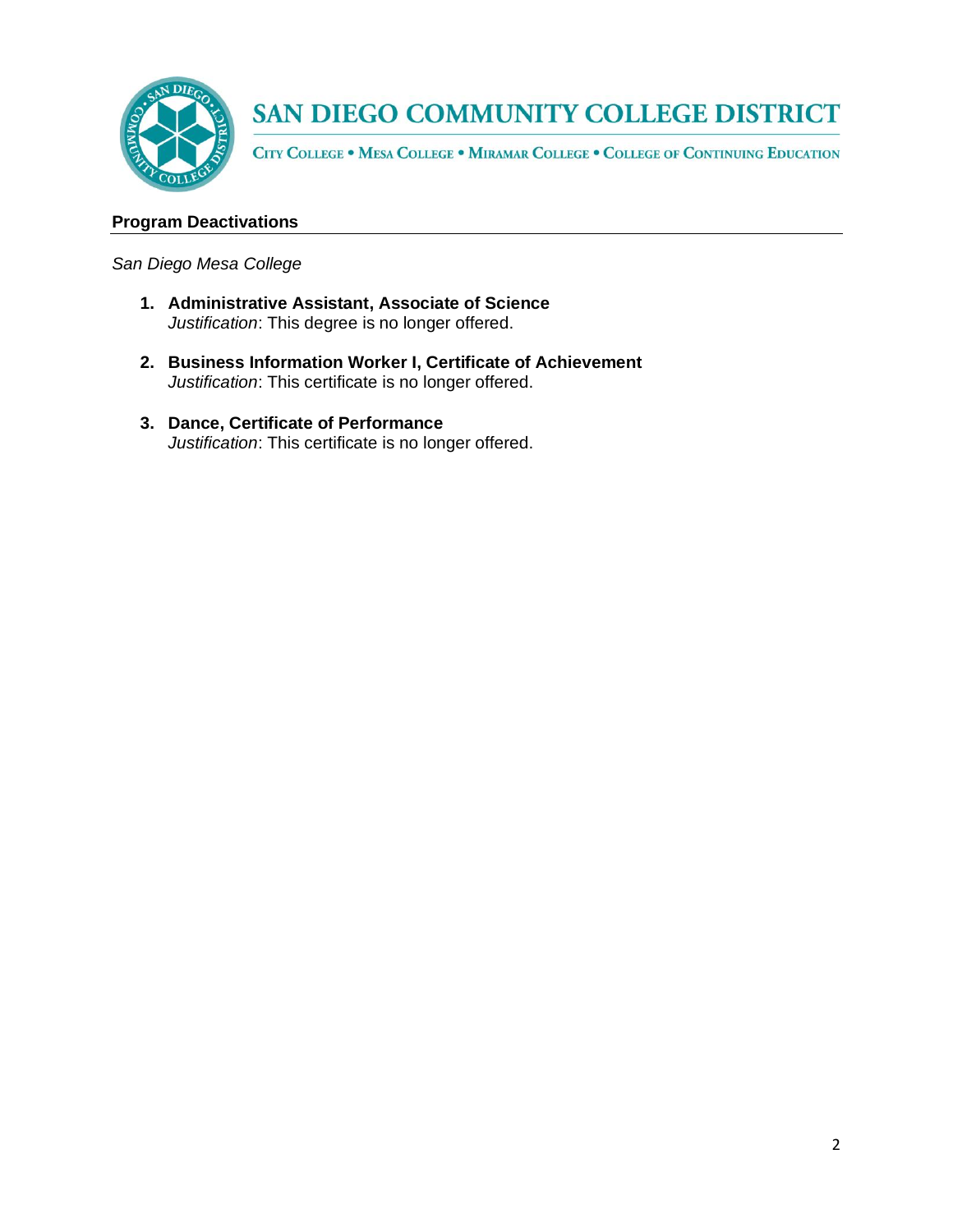

CITY COLLEGE . MESA COLLEGE . MIRAMAR COLLEGE . COLLEGE OF CONTINUING EDUCATION

### **Program Revisions**

#### *San Diego City College*

# **1. Chicana and Chicano Studies, Associate of Arts**

#### **Changes**

- i. Remove SPAN 201 and SPAN 215 from Courses Required for the Major
- ii. Add CHIC 170 to Courses Required for the Major
- iii. Remove CHIC 170 from Restricted Electives
- iv. Add CHIC 140/190/250 to Restricted Electives
- v. Decrease total units from 20 to 18

### **2. Commercial Photography, Certificate of Performance**

**Changes** 

- i. Remove PHOT 200A from Courses Required for the Major
- ii. Add PHOT 201A to Courses Required for the Major
- iii. Decrease total units from 13 to 12

*Labor Market Information:*

|                                  |           | Employment |            |
|----------------------------------|-----------|------------|------------|
| Occupation                       |           |            |            |
|                                  | Estimated | Projected  | Annual Avg |
|                                  | 2018      | 2018-2028  | Openings   |
| Photographers<br>(0.0027, 0.021) | 820       | 970        | 97         |

### **San Diego Occupational Projection of Employment 2018 – 2028**

Source: Centers of Excellence Supply and Demand table, <http://coeccc.net/Supply-and-Demand.aspx>

### **3. Dance, Associate of Arts**

(SOC 27-4021)

- i. Remove DANC 110C/110D/140C/140D/177B from Courses Required for the Major
- ii. Add DANC 112C/112D/142C/142D/176B to Courses Required for the **Major**
- iii. Remove DANC 110A/110B/120A/120B/120C/120D/135A/135B/135C/ 135D/140A/140B/177A from Restricted Electives
- iv. Add DANC 112A/112B/117A/117B/117C/117D/122A/122B/122C/122D/ 137A/137B/137C/137D/142A/142B/160A/160B/176A to Restricted **Electives**
- v. Increase total units from 26-26.5 to 26.5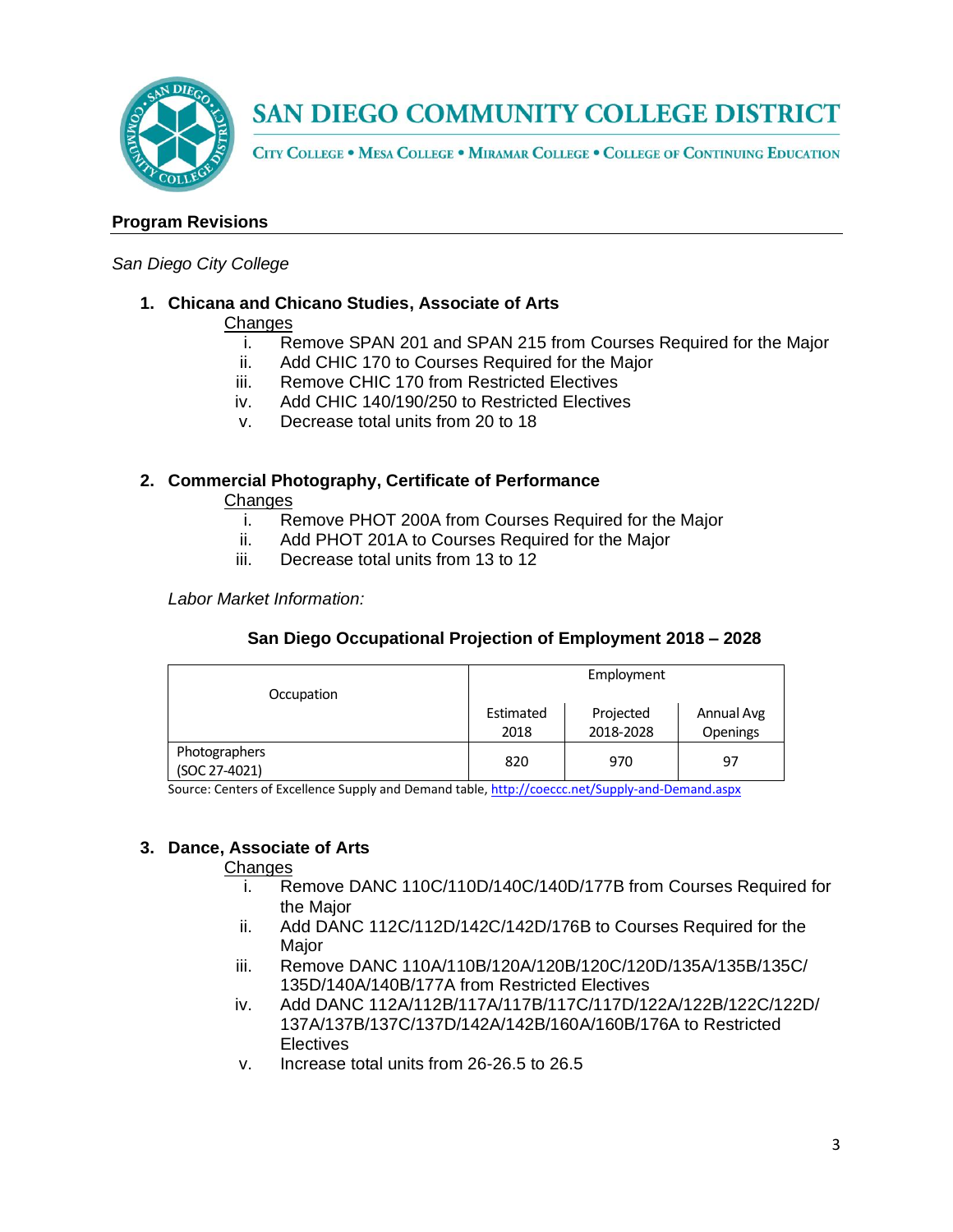

CITY COLLEGE . MESA COLLEGE . MIRAMAR COLLEGE . COLLEGE OF CONTINUING EDUCATION

## **4. Dance, Certificate of Achievement**

### **Changes**

- i. Remove DANC 110C/110D/140C/140D/177B from Courses Required for the Major
- ii. Add DANC 112C/112D/142C/142D/176B to Courses Required for the Major
- iii. Remove DANC 110A/110B/120A/120B/120C/120D/135A/135B/135C/ 135D/140A/140B/177A from Restricted Electives
- iv. Add DANC 112A/112B/117A/117B/117C/117D/122A/122B/122C/122D/ 137A/137B/137C/137D/142A/142B/160A/160B/176A to Restricted **Electives**
- v. Increase total units from 26-26.5 to 26.5

## **5. Dance, Certificate of Performance**

### **Changes**

- i. Remove DANC 177B from Courses Required for the Major
- ii. Add DANC 176B to Courses Required for the Major
- iii. Remove DANC 110A/110B/110C/110D/115A/115B/115C/115D/ 120A/120B/120C/120D/135A/135B/135C/135D/140A/140B/140C/140D/ 177A from Restricted Electives
- iv. Add DANC 112A/112B/112C/112D/117A/117B/117C/117D/122A/ 122B/122C/122D/127/137A/137B/137C/137D/142A/142B/142C/142D/ 176A to Restricted Electives

### **6. Freelance Photography, Certificate of Achievement**

### **Changes**

- i. Remove PHOT 200A from Courses Required for the Major
- ii. Add PHOT 201A to Courses Required for the Major
- iii. Decrease total units from 24 to 23

*Labor Market Information:*

### **San Diego Occupational Projection of Employment 2018 – 2028**

| Occupation                     |                                                                              | Employment |    |  |
|--------------------------------|------------------------------------------------------------------------------|------------|----|--|
|                                | Annual Avg<br>Estimated<br>Projected<br><b>Openings</b><br>2018-2028<br>2018 |            |    |  |
| Photographers<br>(SOC 27-4021) | 820                                                                          | 970        | 97 |  |

Source: Centers of Excellence Supply and Demand table, <http://coeccc.net/Supply-and-Demand.aspx>

Advisory Committee Approval: 11/12/2020 Regional Consortia Recommendation: 2/19/2021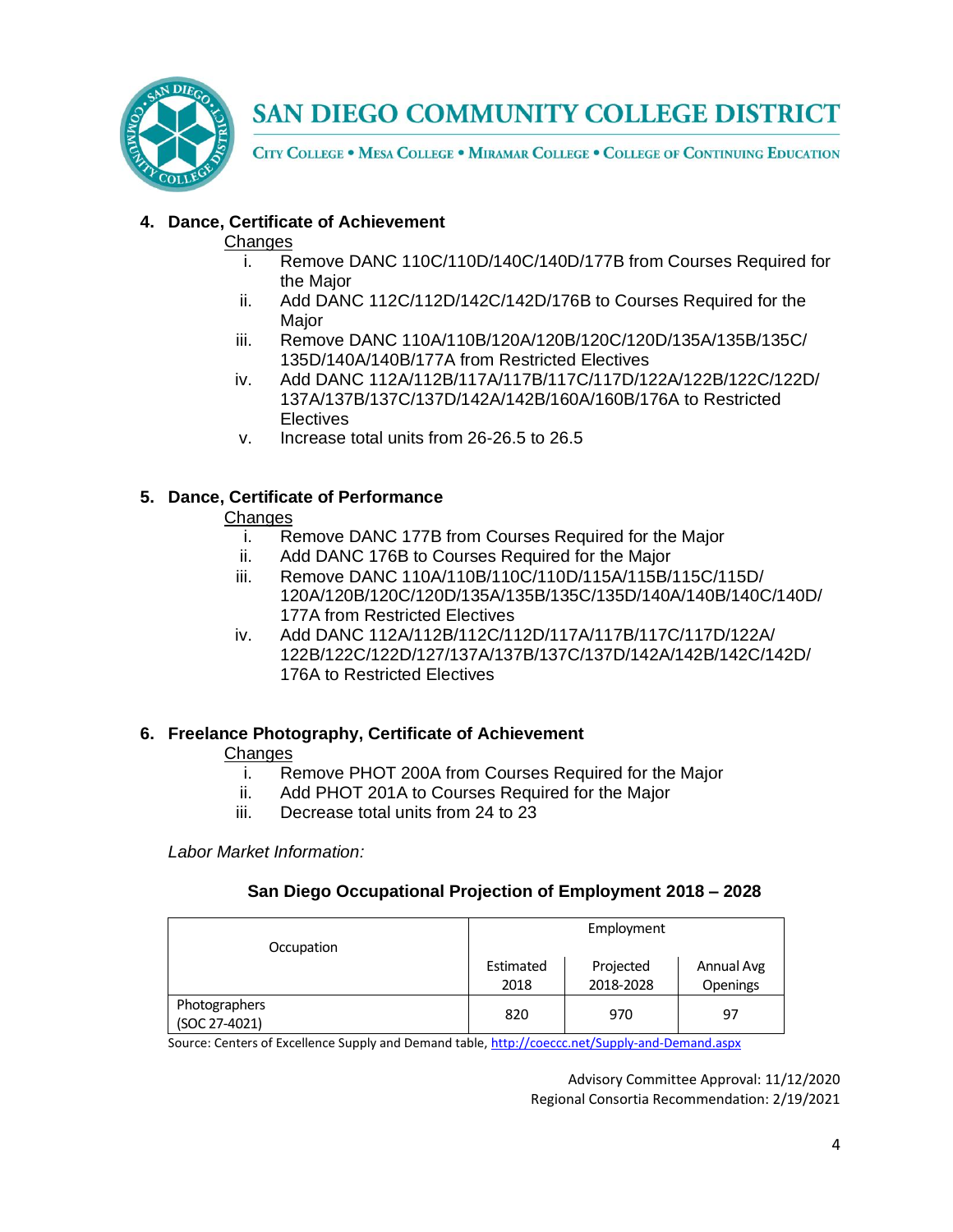

CITY COLLEGE . MESA COLLEGE . MIRAMAR COLLEGE . COLLEGE OF CONTINUING EDUCATION

## **7. Liberal Arts and Sciences: Visual and Performing Arts, Associate of Arts Changes**

- i. Remove ARTF 150B, ARTG 100/106/118/125, DANC 110A/110B/110C/110D/115A/115B/115C/115D/120A/120B/120C/120D/ 135A/135B/135C/135D/140A/140B/140C/140D/177A/177B, DRAM 240C/ 240D/242C/242D, MUSI 100/103/109/111/150A/190/202/204, PHOT 102A/105/135/245 from Courses Required for the Major
- ii. Add ARTF 125/156A/196/198A/205A/206/207A/207B/212, DANC 112A/112B/112C/112D/117A/117B/117C/117D/122A/122B/122C/122D/1 37A/137B/137C/137D/142A/142B/142C/142D/176A/176B, DRAM 103/107, MUSC 104/118/160/162/170A/220A/252/260/262, PHOT 109/125/180/181/259A to Courses Required for the Major

# **8. Musical Theatre, Associate of Arts**

### **Changes**

- i. Remove DANC 110A/115A/135A, DRAM 107, and MUSI 137 from Courses Required for the Major
- ii. Add DANC 112A/117A/137A and DRAM 205 to Courses Required for the Major
- iii. Decrease total units from 26-27.5 to 25.5

# **9. Photography, Associate of Arts**

### **Changes**

- i. Remove PHOT 200A from Courses Required for the Major
- ii. Add PHOT 201A to Courses Required for the Major
- iii. Remove PHOT 203/240 from Restricted Electives
- iv. Add PHOT 201B to Restricted Electives
- v. Decrease total units from 42 to 41

*Labor Market Information:*

### **San Diego Occupational Projection of Employment 2018 – 2028**

| Occupation                     | Employment        |                        |                        |  |
|--------------------------------|-------------------|------------------------|------------------------|--|
|                                | Estimated<br>2018 | Projected<br>2018-2028 | Annual Avg<br>Openings |  |
| Photographers<br>(SOC 27-4021) | 820               | 970                    | 97                     |  |

Source: Centers of Excellence Supply and Demand table, <http://coeccc.net/Supply-and-Demand.aspx>

Advisory Committee Approval: 11/12/2020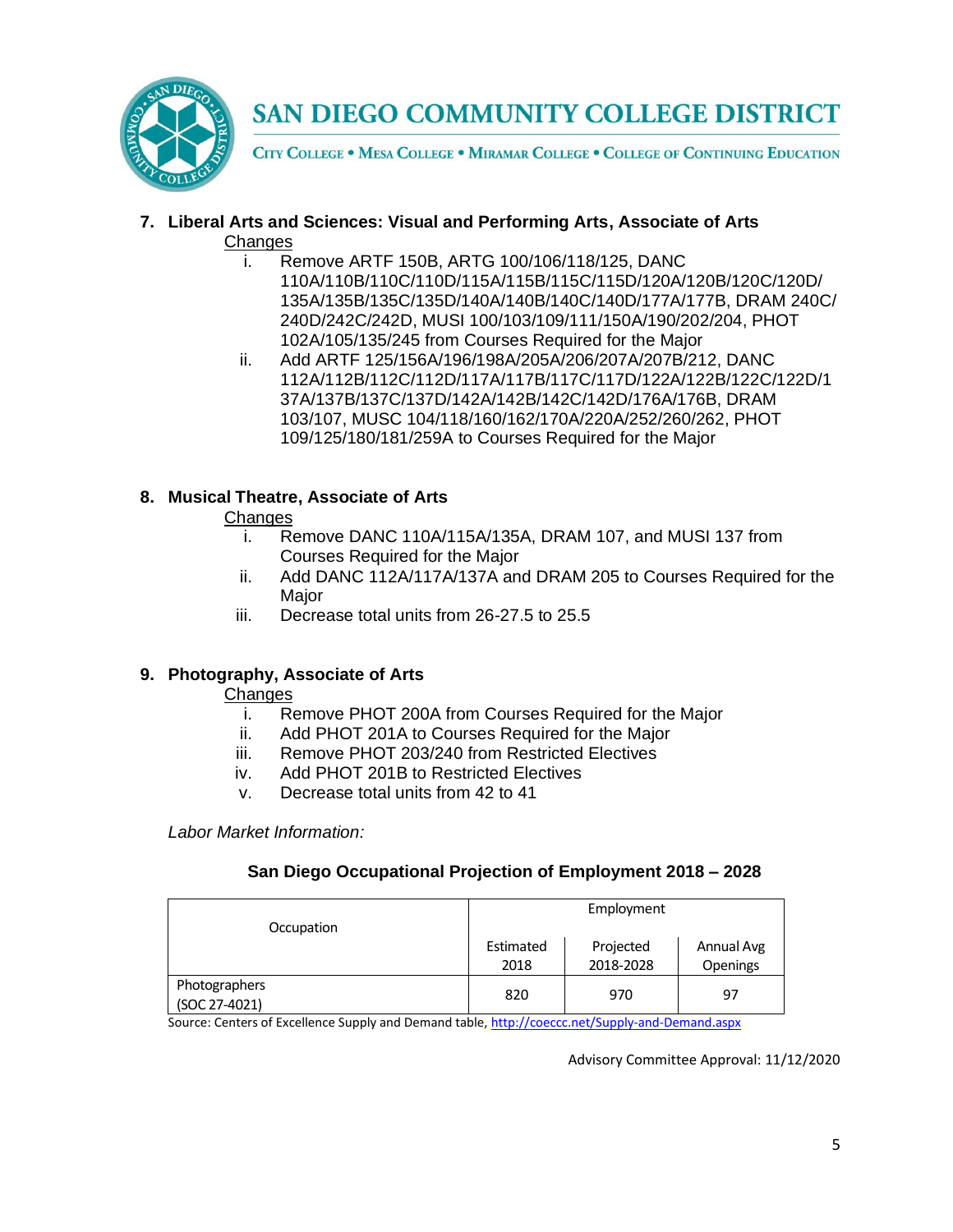

CITY COLLEGE . MESA COLLEGE . MIRAMAR COLLEGE . COLLEGE OF CONTINUING EDUCATION

## **10. Photography, Certificate of Achievement**

#### **Changes**

- i. Remove PHOT 200A from Courses Required for the Major
- ii. Add PHOT 201A to Courses Required for the Major
- iii. Remove PHOT 203/240 from Restricted Electives
- iv. Add PHOT 201B to Restricted Electives
- v. Decrease total units from 42 to 41

*Labor Market Information:*

### **San Diego Occupational Projection of Employment 2018 – 2028**

| Occupation                     | Employment        |                        |                        |  |
|--------------------------------|-------------------|------------------------|------------------------|--|
|                                | Estimated<br>2018 | Projected<br>2018-2028 | Annual Avg<br>Openings |  |
| Photographers<br>(SOC 27-4021) | 820               | 970                    | 97                     |  |

Source: Centers of Excellence Supply and Demand table, <http://coeccc.net/Supply-and-Demand.aspx>

Advisory Committee Approval: 11/12/2020 Regional Consortia Recommendation: 2/19/2021

### **11. Psychology, Associate in Arts for Transfer**

**Changes** 

- i. Remove MATH 119 from Courses Required for the Major
- ii. Add PSYC 259/260 to Courses Required for the Major
- iii. Remove BIOL 210A/230, CHEM 100/100L/130/130L, CHIL 101, CISC 192, ENGL 105/205, MATH 104/116/118/121/141/150/151, PHIL 100/205, PHYS 125/126/180A/180B/181A/181B, PSYC 111/135/137/155/161/165/166/211/230/245/260, and SOCO 101/110 from Restricted Electives
- iv. Add BIOL 210A and PSYC 230/283 to Restricted Electives
- v. Decrease total units from 18-23 to 19-20

### **12. Psychology, Associate of Arts**

- i. Remove MATH 119 from Courses Required for the Major
- ii. Add PSYC 283 to Restricted Electives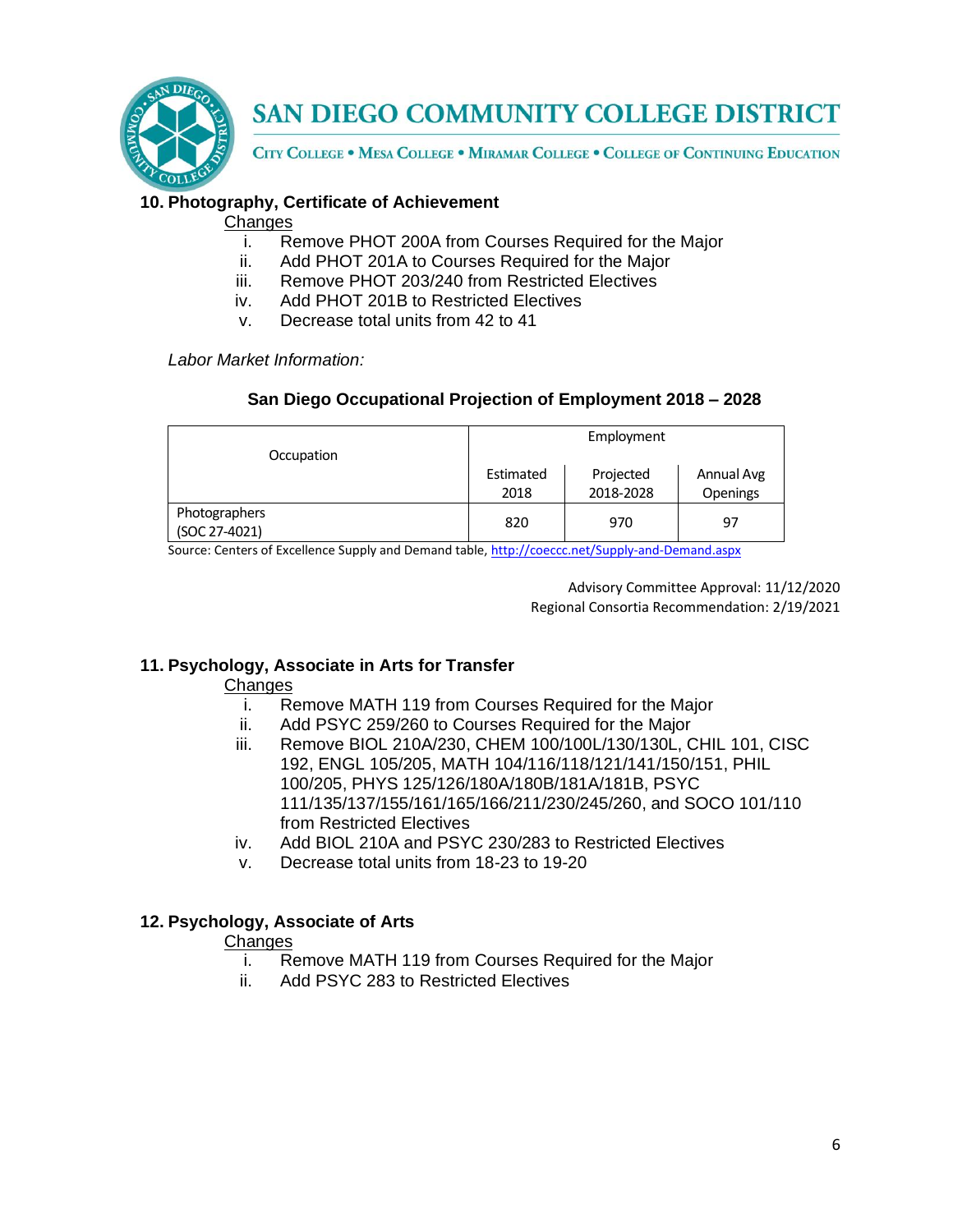

CITY COLLEGE . MESA COLLEGE . MIRAMAR COLLEGE . COLLEGE OF CONTINUING EDUCATION

#### **13. San Diego Trolley Inc Revenue Maintainer Apprenticeship, Associate of Science Changes**

- i. Remove ELDT 123/123L/143/143L and MATH 046 from Courses Required for the Major
- ii. Add BUSE 101, ELCT 111/111L/121/121L/131/131L, ELDT 227/227L, INWT 120, and MATH 092 to Courses Required for the Major
- iii. Increase total units from 23.5 to 36-37

*Labor Market Information:*

| Occupation                        | Employment |           | <b>Employment Change</b> |         | Annual Avg<br><b>Openings</b> |
|-----------------------------------|------------|-----------|--------------------------|---------|-------------------------------|
|                                   | Estimated  | Projected | Number                   | Percent |                               |
| Rail-Track Laying and Maintenance |            |           |                          |         |                               |
| <b>Equipment Operators</b>        | 44         | 45        | 1                        | 2%      | 5                             |
| (SOC 47-4061)                     |            |           |                          |         |                               |
| Rail Car Repairers                | 101        | 105       | 4                        | 4%      | 11                            |
| (SOC 49-3043)                     |            |           |                          |         |                               |
| Locomotive Engineers              | 37         | 34        | -3                       | $-8%$   | 3                             |
| (SOC 53-4011)                     |            |           |                          |         |                               |

### **San Diego Occupational Projection of Employment 2019– 2024**

Source: Centers of Excellence Supply and Demand table, <http://coeccc.net/Supply-and-Demand.aspx>

### **14. San Diego Trolley Inc Revenue Maintainer Apprenticeship, Certificate of Achievement**

### **Changes**

- i. Remove ELDT 123/123L/143/143L and MATH 046 from Courses Required for the Major
- ii. Add BUSE 101, ELCT 111/111L/121/121L/131/131L, ELDT 227/227L, INWT 120, and MATH 092 to Courses Required for the Major
- iii. Increase total units from 23.5 to 36-37

*Labor Market Information:*

### **San Diego Occupational Projection of Employment 2019– 2024**

| Occupation                        | Employment |           | <b>Employment Change</b> |         | Annual Avg<br>Openings |
|-----------------------------------|------------|-----------|--------------------------|---------|------------------------|
|                                   | Estimated  | Projected | Number                   | Percent |                        |
| Rail-Track Laying and Maintenance |            |           |                          |         |                        |
| <b>Equipment Operators</b>        | 44         | 45        |                          | 2%      |                        |
| (SOC 47-4061)                     |            |           |                          |         |                        |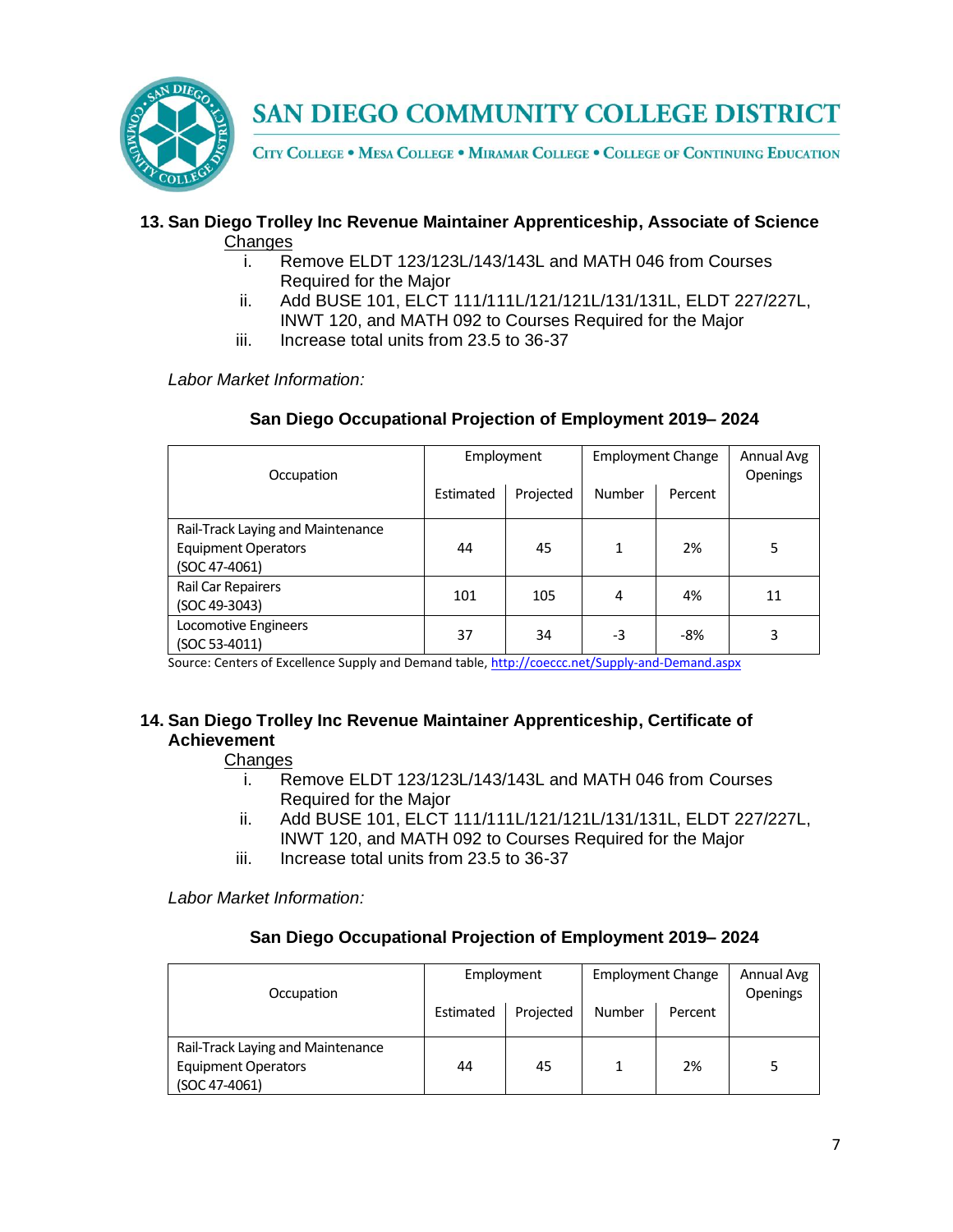

CITY COLLEGE . MESA COLLEGE . MIRAMAR COLLEGE . COLLEGE OF CONTINUING EDUCATION

| Occupation                            | Employment |     | <b>Employment Change</b> |       | Annual Avg<br>Openings |
|---------------------------------------|------------|-----|--------------------------|-------|------------------------|
| Rail Car Repairers<br>(SOC 49-3043)   | 101        | 105 | 4                        | 4%    | 11                     |
| Locomotive Engineers<br>(SOC 53-4011) | 37         | 34  | -3                       | $-8%$ |                        |

Source: Centers of Excellence Supply and Demand table, <http://coeccc.net/Supply-and-Demand.aspx>

#### **15. San Diego Trolley Inc Wayside Lineman Apprenticeship, Associate of Science Changes**

- i. Remove ELCT 200/200L and MATH 046 from Courses Required for the Major
- ii. Add BUSE 101, ELCT 020/030, ELDT 123/123L, and MATH 092 to Courses Required for the Major
- iii. Increase total units from 30 to 33-34

*Labor Market Information:*

| Occupation                        | Employment |           | <b>Employment Change</b> |         | Annual Avg<br><b>Openings</b> |
|-----------------------------------|------------|-----------|--------------------------|---------|-------------------------------|
|                                   | Estimated  | Projected | Number                   | Percent |                               |
| Rail-Track Laying and Maintenance |            |           |                          |         |                               |
| <b>Equipment Operators</b>        | 44         | 45        | 1                        | 2%      | 5                             |
| (SOC 47-4061)                     |            |           |                          |         |                               |
| Rail Car Repairers                | 101        | 105       | 4                        | 4%      | 11                            |
| (SOC 49-3043)                     |            |           |                          |         |                               |
| Locomotive Engineers              | 37         | 34        | -3                       | $-8%$   | 3                             |
| (SOC 53-4011)                     |            |           |                          |         |                               |

Source: Centers of Excellence Supply and Demand table, <http://coeccc.net/Supply-and-Demand.aspx>

#### **16. San Diego Trolley Inc Wayside Lineman Apprenticeship, Certificate of Achievement**

- iv. Remove ELCT 200/200L and MATH 046 from Courses Required for the Major
- v. Add BUSE 101, ELCT 020/030, ELDT 123/123L, and MATH 092 to Courses Required for the Major
- vi. Increase total units from 30 to 33-34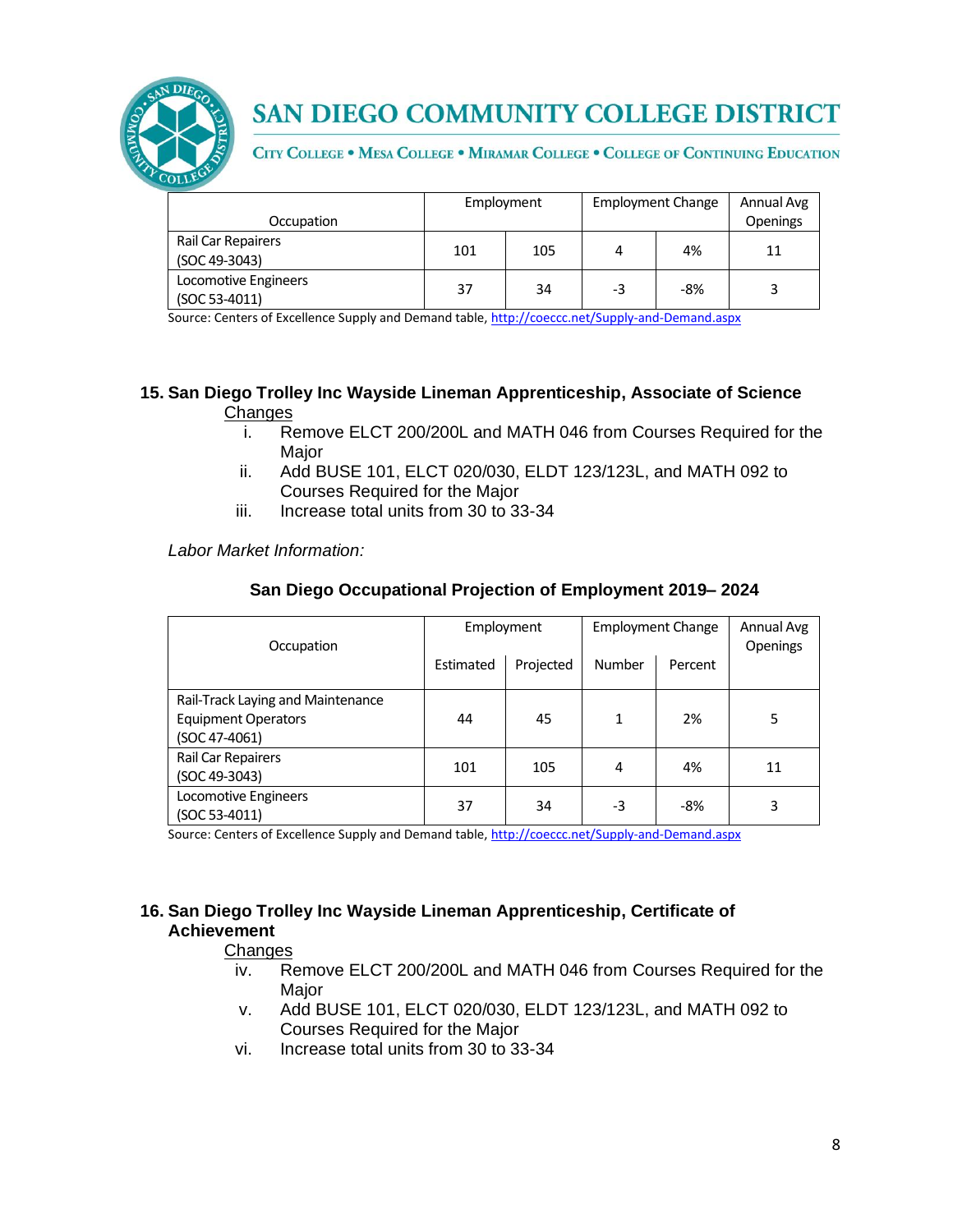

CITY COLLEGE . MESA COLLEGE . MIRAMAR COLLEGE . COLLEGE OF CONTINUING EDUCATION

*Labor Market Information:*

| Occupation                                                                       | Employment |           | <b>Employment Change</b> |         | Annual Avg<br>Openings |
|----------------------------------------------------------------------------------|------------|-----------|--------------------------|---------|------------------------|
|                                                                                  | Estimated  | Projected | <b>Number</b>            | Percent |                        |
| Rail-Track Laying and Maintenance<br><b>Equipment Operators</b><br>(SOC 47-4061) | 44         | 45        |                          | 2%      | 5                      |
| Rail Car Repairers<br>(SOC 49-3043)                                              | 101        | 105       | 4                        | 4%      | 11                     |
| Locomotive Engineers<br>(SOC 53-4011)                                            | 37         | 34        | -3                       | $-8%$   | 3                      |

## **San Diego Occupational Projection of Employment 2019– 2024**

Source: Centers of Excellence Supply and Demand table, <http://coeccc.net/Supply-and-Demand.aspx>

### *San Diego Mesa College*

### **1. Building Inspection and Construction Management, Associate of Science**  Changes

- i. Remove BLDC 060/061 from Courses Required for the Major
- ii. Add BLDC 062/063 to Courses Required for the Major
- iii. Decrease total units from 28 to 27

*Labor Market Information:*

### **San Diego Occupational Projection of Employment 2018 – 2028**

|                                                              | Employment |           |            |  |  |
|--------------------------------------------------------------|------------|-----------|------------|--|--|
| Occupation                                                   |            |           |            |  |  |
|                                                              | Estimated  | Projected | Annual Avg |  |  |
|                                                              | 2018       | 2018-2028 | Openings   |  |  |
| <b>Construction Managers</b><br>(SOC 11-9021)                | 6,160      | 6,040     | 604        |  |  |
| <b>Cost Estimators</b><br>(SOC 13-1051)                      | 3,250      | 3,360     | 336        |  |  |
| <b>Construction and Building Inspectors</b><br>(SOC 47-4011) | 1,340      | 1,970     | 197        |  |  |

Source: Centers of Excellence Supply and Demand table, <http://coeccc.net/Supply-and-Demand.aspx>

Advisory Committee Approval: 4/30/2021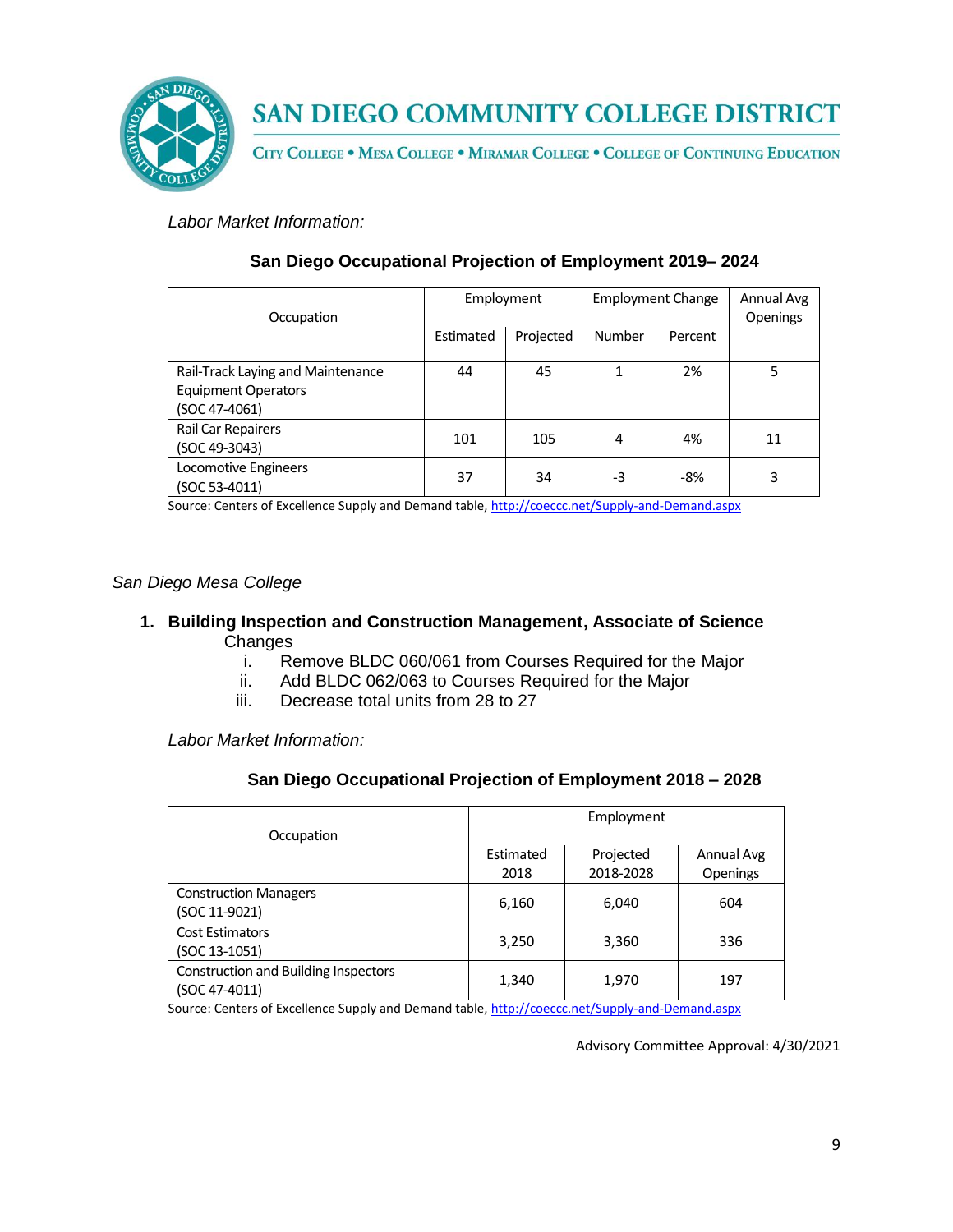

CITY COLLEGE . MESA COLLEGE . MIRAMAR COLLEGE . COLLEGE OF CONTINUING EDUCATION

### **2. Building Inspection and Construction Management, Certificate of Achievement Changes**

- i. Remove BLDC 060/061 from Courses Required for the Major
- ii. Add BLDC 062/063 to Courses Required for the Major
- iii. Decrease total units from 28 to 27

*Labor Market Information:*

| San Diego Occupational Projection of Employment 2018 - 2028 |
|-------------------------------------------------------------|
|-------------------------------------------------------------|

|                                             |           | Employment |            |
|---------------------------------------------|-----------|------------|------------|
| Occupation                                  |           |            |            |
|                                             | Estimated | Projected  | Annual Avg |
|                                             | 2018      | 2018-2028  | Openings   |
| <b>Construction Managers</b>                |           | 6,040      | 604        |
| (SOC 11-9021)                               | 6,160     |            |            |
| <b>Cost Estimators</b>                      |           |            |            |
| (SOC 13-1051)                               | 3,250     | 3,360      | 336        |
| <b>Construction and Building Inspectors</b> |           |            |            |
| (SOC 47-4011)                               | 1,340     | 1,970      | 197        |

Source: Centers of Excellence Supply and Demand table, <http://coeccc.net/Supply-and-Demand.aspx>

Advisory Committee Approval: 4/30/2021 Regional Consortia Recommendation: 6/11/2021

### **3. Choreography, Certificate of Achievement**

#### **Changes**

- i. Remove DANC 110B/110C/110D/115B/115C/115D/120B/120C/120D/ 135B/135C/135D/140B/140C/140D/177A/177B/178A/178B/179A/179B/ 180A/180B from Restricted Electives
- ii. Add DANC 112B/112C/112D/117B/117C/117D/122B/122C/122D/137B/ 137C/137D/142B/142C/142D/176A/176B to Restricted Electives

*Labor Market Information:*

### **San Diego Occupational Projection of Employment 2018 – 2023**

| Occupation                                                           | Employment |           | <b>Employment Change</b> |         | Annual Avg<br><b>Openings</b> |
|----------------------------------------------------------------------|------------|-----------|--------------------------|---------|-------------------------------|
|                                                                      | Estimated  | Projected | <b>Number</b>            | Percent |                               |
| <b>Commercial Dance Occupations</b><br>(SOC 27-2031 and SOC 27-2032) | 157        | 157       |                          | 0%      | 21                            |

Source: Centers of Excellence Supply and Demand table, <http://coeccc.net/Supply-and-Demand.aspx>

Advisory Committee Approval: 9/15/2020 Regional Consortia Recommendation: 10/11/2020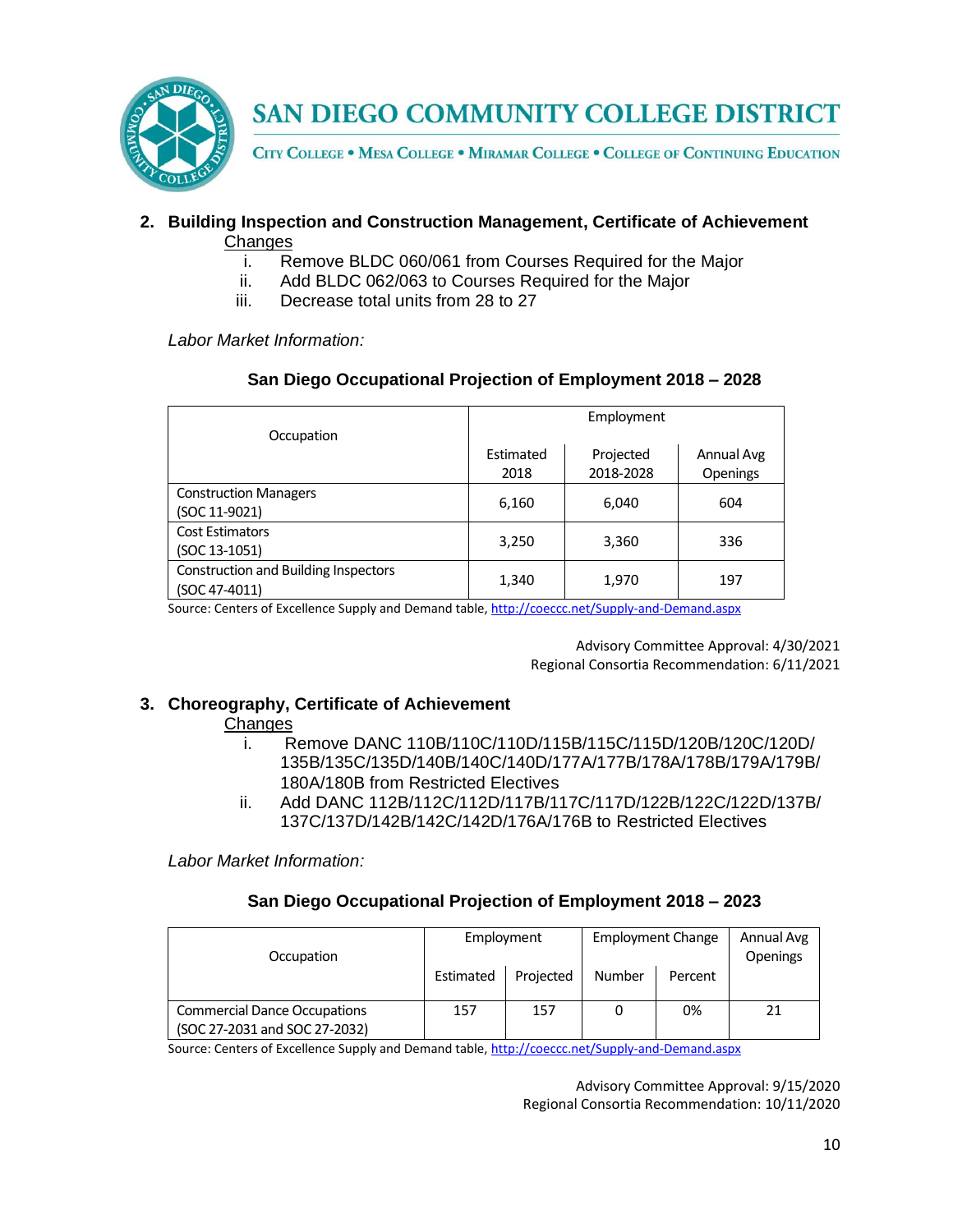

CITY COLLEGE . MESA COLLEGE . MIRAMAR COLLEGE . COLLEGE OF CONTINUING EDUCATION

# **4. Commercial Dance, Certificate of Achievement**

### **Changes**

- i. Remove DANC 110C/110D/135C/135D/140C from Courses Required for the Major
- ii. Add DANC 112C/112D/137C/137D/142C to Courses Required for the Major
- iii. Remove DANC 115A/115B/115C/120A/120B/120C/120D from Restricted **Electives**
- iv. Add DANC 117A/117B/117C/122A/122B/122C/122D to Restricted **Electives**

*Labor Market Information:*

# **San Diego Occupational Projection of Employment 2018 – 2023**

| Occupation                                                           | Employment |           | <b>Employment Change</b> |         | Annual Avg<br>Openings |
|----------------------------------------------------------------------|------------|-----------|--------------------------|---------|------------------------|
|                                                                      | Estimated  | Projected | <b>Number</b>            | Percent |                        |
| <b>Commercial Dance Occupations</b><br>(SOC 27-2031 and SOC 27-2032) | 157        | 157       |                          | 0%      | 21                     |

Source: Centers of Excellence Supply and Demand table, <http://coeccc.net/Supply-and-Demand.aspx>

Advisory Committee Approval: 9/15/2020 Regional Consortia Recommendation: 10/11/2020

### **5. Dance, Associate of Arts**

### **Changes**

- i. Remove DANC 110A/110B/110C/110D/115A/115B/115C/120A/120B/ 120C/120D/135A/135B/135C/135D/140A/140B/140C/140D/177A/177B/ 178A/178B/179A/179B/180A/180B from Restricted Electives
- ii. Add 112A/112B/112C/112D/117A/117B/117C/122A/122B/122C/122D/ 127/137A/137B/137C/137D/142A/142B/142C/142D/176A/176B to Restricted Electives

# **6. Kinesiology, Associate of Science**

- i. Remove DANC 110A/110B/120A/120B/135A/135B/140A/140B from Restricted Electives
- ii. Add DANC 112A/122B/122A/122B/137A/137B/142A/142B to Restricted **Electives**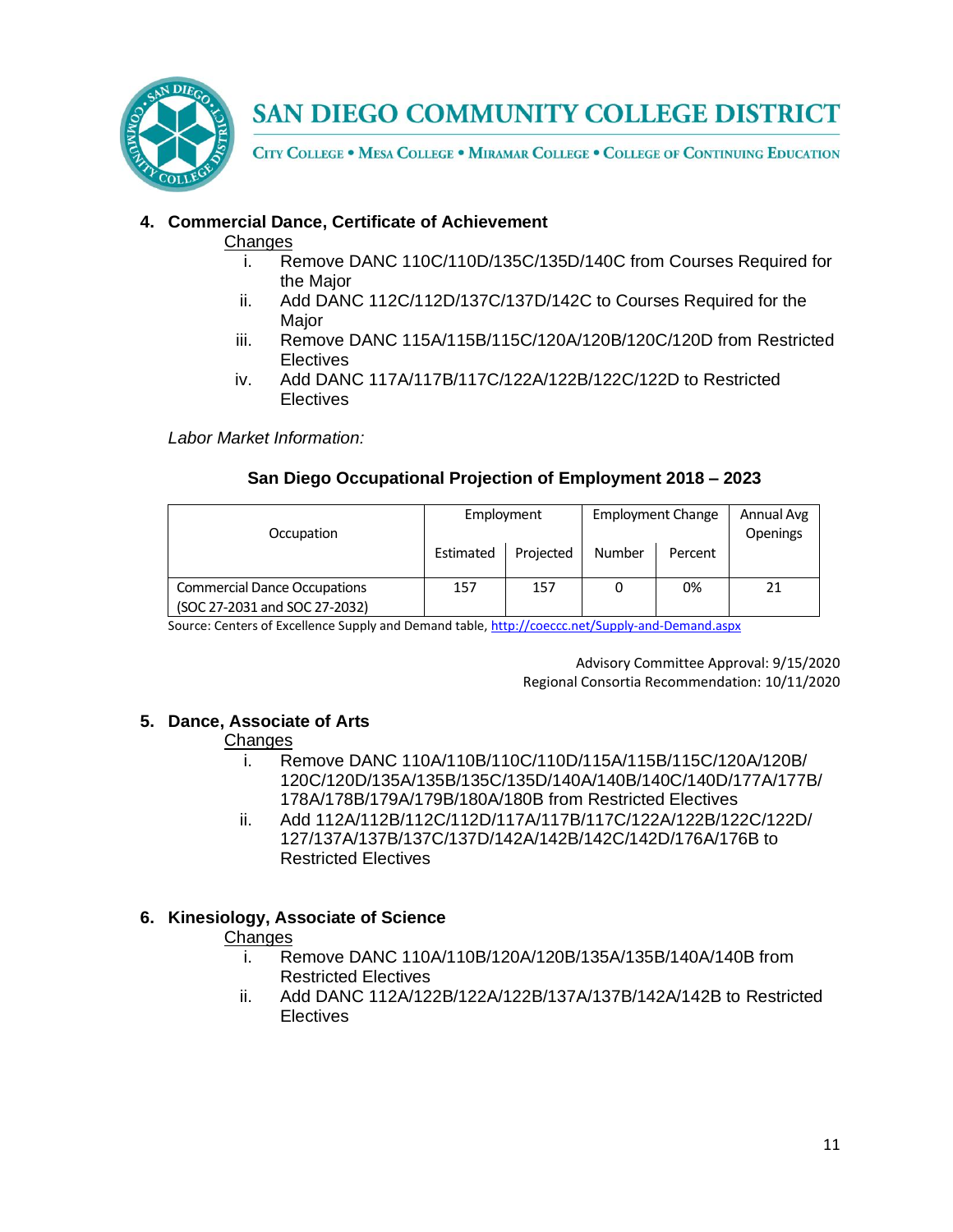

CITY COLLEGE . MESA COLLEGE . MIRAMAR COLLEGE . COLLEGE OF CONTINUING EDUCATION

# **7. Personal Trainer, Certificate of Achievement**

### **Changes**

- i. Add BIOL 235/230 to Courses Required for the Major
- ii. Increase total units from 19-23 to 19-27

*Labor Market Information:*

## **San Diego Occupational Projection of Employment 2018 – 2028**

| Occupation                                                              | Employment        |                        |                        |  |
|-------------------------------------------------------------------------|-------------------|------------------------|------------------------|--|
|                                                                         | Estimated<br>2018 | Projected<br>2018-2028 | Annual Avg<br>Openings |  |
| <b>Exercise Trainers and Group Fitness Instructors</b><br>(SOC 39-9031) | 5,130             | 9,450                  | 945                    |  |

Source: Centers of Excellence Supply and Demand table, <http://coeccc.net/Supply-and-Demand.aspx>

Advisory Committee Approval: 5/8/2021 Regional Consortia Recommendation: 6/11/2021

### **8. Sociology, Associate of Arts**

## Changes

i. Add SOCO 145/207/220 to Restricted Electives

### *San Diego Miramar College*

### **1. Economics, Associate in Arts for Transfer**

- i. Add BUSE 115 to Courses Required for the Major
- ii. Remove ACCT116A/116B, BUSE 119/140, CBTE 210, COMS 160, CISC 181/186, ENGL 105/205, MATH 104/116/122/141/151/252/255, PHIL 205, and SOCO 101 from Restricted Electives
- iii. Decrease total hours from 18-24 to 18-23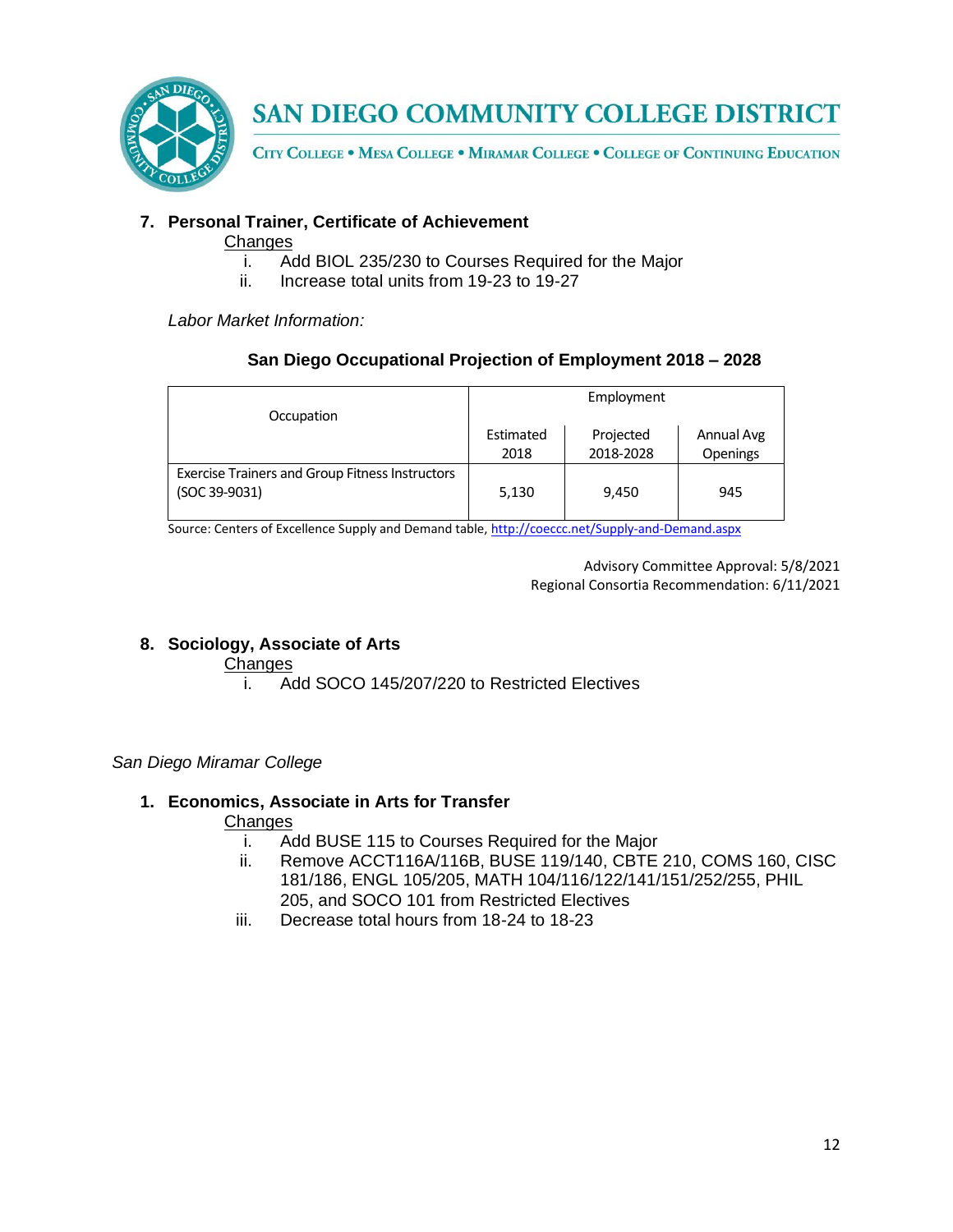

CITY COLLEGE . MESA COLLEGE . MIRAMAR COLLEGE . COLLEGE OF CONTINUING EDUCATION

| <b>New Courses</b>                                                                                                                                                                                      | Units                                    |
|---------------------------------------------------------------------------------------------------------------------------------------------------------------------------------------------------------|------------------------------------------|
| San Diego City College                                                                                                                                                                                  |                                          |
| MFET 215—Automated PCBA Inspection and Testing<br>MFET 215L-Automated PCBA Inspection and Testing Laboratory<br>MFET 242-Industrial Maintenance & Mechatronics<br>MFET 252-Total Productive Maintenance | 3 Units<br>2 Units<br>3 Units<br>3 Units |
| San Diego Mesa College                                                                                                                                                                                  |                                          |
| BLDC 62-Construction Practices I<br><b>BLDC 63-Construction Practices II</b>                                                                                                                            | 3 Units<br>3 Units                       |

*San Diego City College, San Diego Mesa College, and San Diego Miramar College*

AAPI 124—Introduction to Asian American and Pacific Islander Studies 3 Units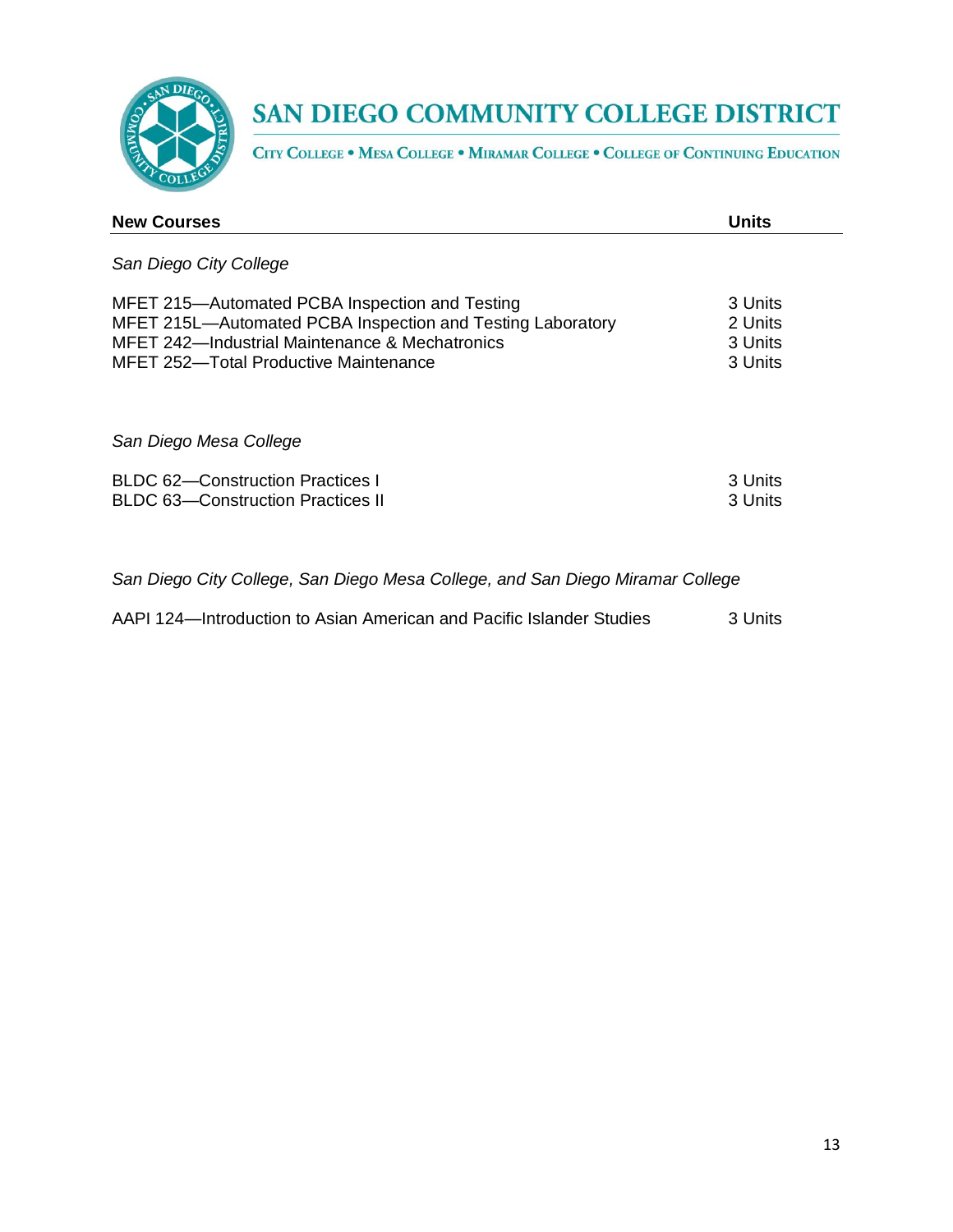

CITY COLLEGE . MESA COLLEGE . MIRAMAR COLLEGE . COLLEGE OF CONTINUING EDUCATION

### **Course Deactivations**

*Justification:* The following courses are no longer offered at the college(s).

#### *San Diego City College*

| <b>PHOT 206-Advanced Creative Techniques</b>     | 1 Units |
|--------------------------------------------------|---------|
| PHOT 211—Analog Creative Photographic Techniques | 1 Units |
| PHOT 240—Large Format Photography                | 3 Units |
|                                                  |         |

*San Diego Mesa College*

| <b>BLDC 60-Construction Practices I</b>    | 4 Units    |
|--------------------------------------------|------------|
| <b>BLDC 61–Construction Practices II</b>   | 4 Units    |
| CBTE 128—Intermediate Microsoft PowerPoint | -3 Units   |
| CBTE 153-Intermediate Microsoft Access     | -3 Units   |
| CBTE 211-Office Administration             | -3 Units - |

*San Diego Miramar College*

| ADJU 381-POST Certified Regional Academy Module 1 | 15 Units  |
|---------------------------------------------------|-----------|
| ADJU 382-POST Certified Regional Academy Module 2 | 4.5 Units |
| ADJU 383-POST Certified Regional Academy Module 3 | -2 Units  |
| ADJU 384-POST Certified Regional Academy Module 4 | 4 Units   |

*San Diego City College, San Diego Mesa College, and San Diego Miramar College*

ELAC 45—Integrated Reading, Writing, and Grammar III 6 Units